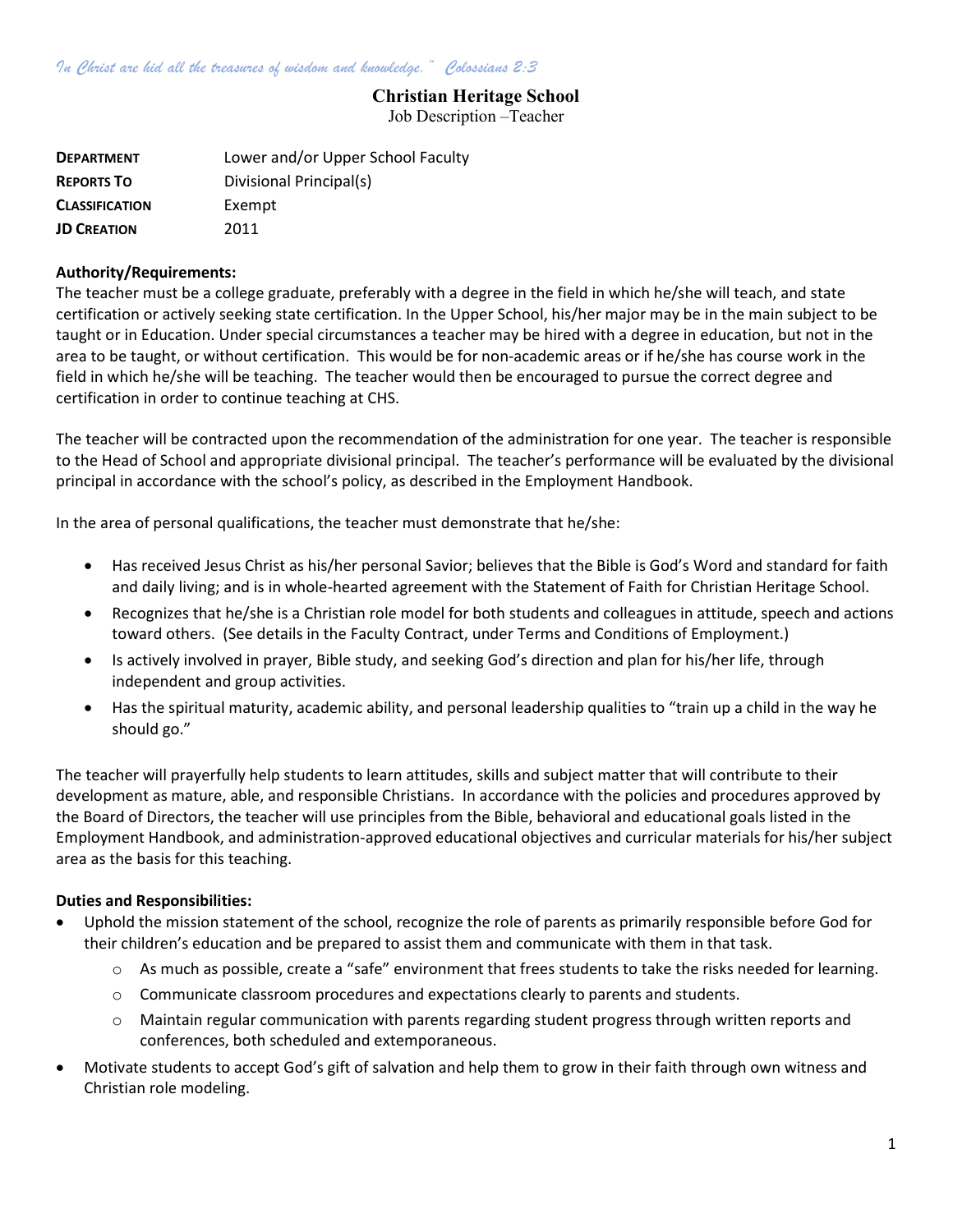- o Continue own spiritual growth through regular personal devotions, and affiliation with an evangelical church.
- o Commit to pray regularly for students assigned to his/her classroom.
- $\circ$  Actively seek the leading of the Holy Spirit for guidance in student interactions.
- o Treat each student with dignity and respect.
- Cooperate with the Board and Administration in implementing all policies, procedures and directives governing the operation of the school, as set down in the school's teacher handbook.
- Plan a program of study that as much as possible will effectively meet the individual needs, interests and abilities of the students, challenging each to do his/her best work.
	- $\circ$  Provide appropriate opportunities for the academic, spiritual, physical and social/emotional needs of the students to be met.
	- o Maintain daily lesson plans that are in accordance with the policies and philosophy of the school, based on the accepted educational objectives and curricular materials, and that state appropriate objectives, procedures and evaluative techniques.
	- $\circ$  As much as possible, plan for additional activities to meet the needs of individual students, so as to inspire each student to achieve at a level consistent with his/her personal capabilities
	- o Be available, within reason, to meet with students one-on-one or in small groups to provide extra help in assimilating concepts.
	- $\circ$  Use a variety of appropriate resources and techniques to implement lessons in motivational and interesting ways that address various learning styles and encourage students to take an active part in the learning process.
	- o Provide homework as needed, making certain it is effective and consistent with the school's policy.
	- $\circ$  Utilize effective evaluative measures to assess student progress, pacing of curriculum, and effectiveness of teaching, and maintain accurate records pertaining to such assessment.
	- $\circ$  Integrate Biblical principles and the Christian philosophy of education into the curriculum and other activities.
	- $\circ$  Plan for pacing, and presentation of material in a timely fashion that facilitates a balance of optimum learning and presentation of course material for both daily lessons and quarterly/yearly coverage.
	- o Maintain effective and complete substitute plans in a readily accessible location.
- Create an optimal learning environment with regard to classroom management and student interactions.
	- o Maintain the physical environment of the classroom to promote safety, neatness, and conduciveness to learning (light, heat, ventilation, etc.).
	- o Where applicable, make certain displays are connected to curriculum, highlight student work and spiritual encouragements, and are presented well and changed often.
	- $\circ$  Establish rapport with pupils by being patient, unbiased, supportive and sympathetic.
	- $\circ$  Encourage positive student interactions through establishing a loving classroom climate, modeling Christ-like interactions, teaching Biblical principles, seeking parental input, and maintaining consistent consequences for unkind actions.
	- $\circ$  Allow for different points of view within the prescribed boundaries of Biblical truth.
- Work with the Administration and colleagues to review program and student evaluation results to determine if student needs are being met, and to help plan for necessary changes.
	- o Use a variety of evaluation measures to determine student progress (teacher-prepared tests, curriculumbased assessments, etc.)
	- o Maintain accurate records of the results of such evaluative measures.